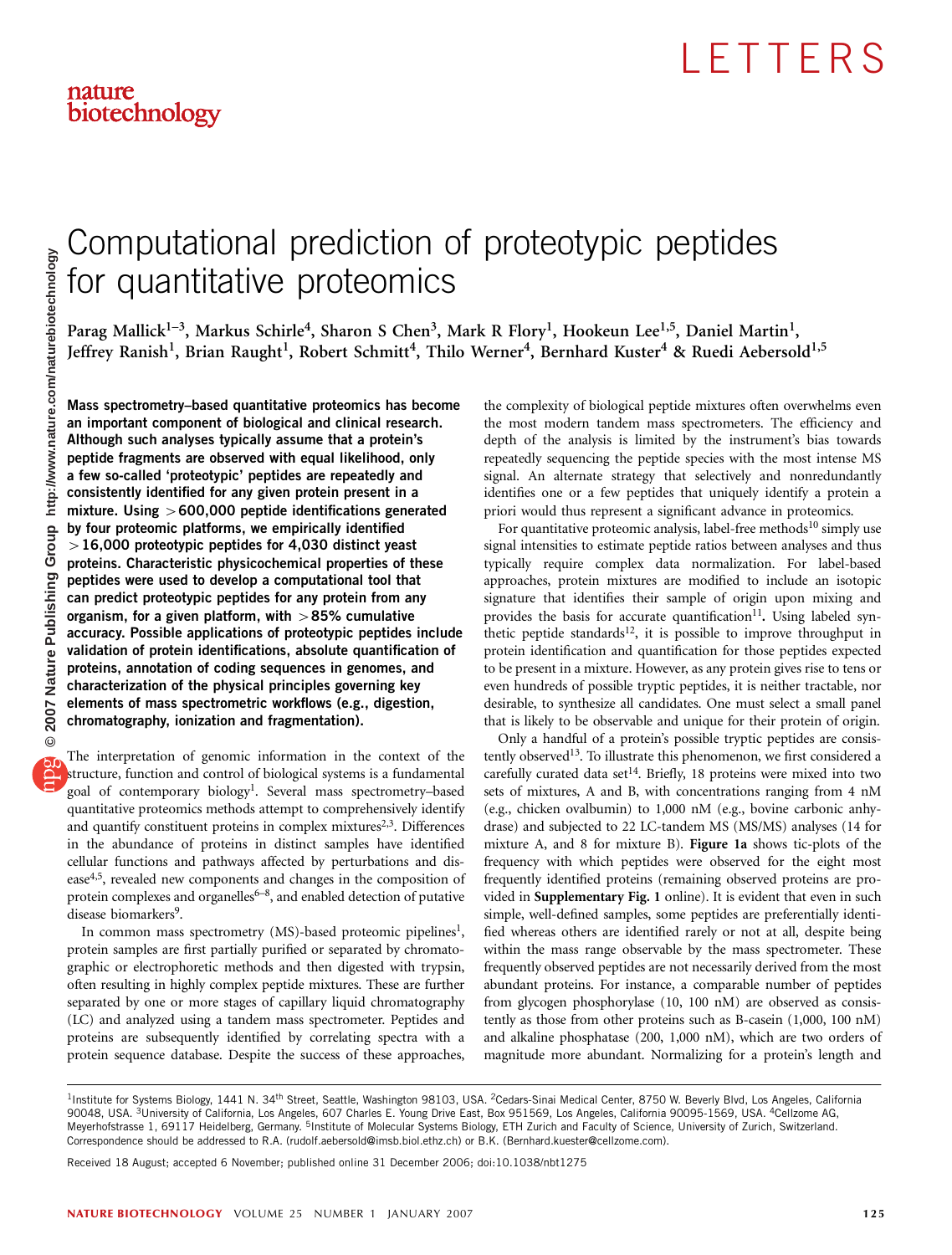### **LETTERS**



number of theoretically possible tryptic peptides only partially explains the disparity in the number of consistently observed peptides, suggesting that some peptides are more easily identified than others.

The bias in peptide observability is equally pronounced in complex mixtures. Using a large data set comprising  $>10,000$  human and murine proteins that had been identified  $>10$  times using LC-MS/ MS, we assessed the minimum number of peptides required to cover 95% of a protein's observations (Fig. 1b). Very few (median  $=$  3) distinct peptides are required to cover 95% of each protein's observations. Moreover, for more than 25% of the data set, only a single peptide was required. Consequently, we infer that estimates of protein identification probabilities and quantification may be based on the detection of one or a few preferentially observed, or proteotypic, peptides.



Although proteotypic peptides may be collected empirically in databases such as PeptideAtlas, GPM, SBEAMS and PRIDE<sup>15-18</sup>, such collections are typically not available for many recently sequenced genomes, including some bacteria and archaea that are important model organisms in systems biology. Therefore, it is desirable to be able to predict proteotypic peptides for any protein from any organism whether or not these have previously been reported.

The existence of proteotypic peptides motivates several questions. For instance, what properties distinguish frequently observed peptides from peptides that are present in the sample but remain unidentified? What parts of the proteomic experimental process select for these peptides? Furthermore, given a protein's sequence, is it possible to predict which of its theoretical constituent peptides are likely to be proteotypic? We reasoned that prediction of proteotypic peptides might be achieved by first determining the physicochemical peptide properties that distinguish proteotypic peptides from less frequently or unobserved peptides. Towards this goal, we extracted the proteotypic peptides from four large and well-curated archives of yeast proteomic data representing four of the commonly used proteomic platforms (Supplementary Table 1 online) and containing  $>600,000$  peptide identifications covering 4,030 distinct proteins (61% of the yeast proteome, which contained 6,604 proteins as of this writing, http:// www.yeastgenome.org). A peptide was classified as proteotypic if observed in  $>50\%$  of all identifications of the corresponding protein (for lists of proteins and proteotypic peptides, see Supplementary Tables 2 and 3 online).

To identify the properties governing a peptide's proteotypic propensity, we evaluated 494 numeric physicochemical property scales for amino acids, including charge, secondary structure propensity and hydrophobicity (Supplementary Tables 4–7 for complete list)<sup>19</sup>. Each amino acid of a given peptide was replaced by a numerical value for each property and each property description string was summed and averaged for each peptide, resulting in a  $\sim$  1,000-dimensional property vector per peptide (sum and average for each property plus the amino acid composition and length of the peptide) (Fig. 2a).

After describing the empirically derived proteotypic peptides as property vectors, we used classical pattern discovery methods to identify the smallest subset of properties that best distinguished a training set of proteotypic peptides from a training set of unobserved peptides.

Table 1 lists the selected set of discriminatory properties for each of the four experimental approaches, their cumulative prediction accuracy and area under curve (AUC) values. The cumulative prediction accuracy describes the ratio (total number of correct predictions/total number of predictions) using the threshold where the false-positive rate equals the false-negative rate.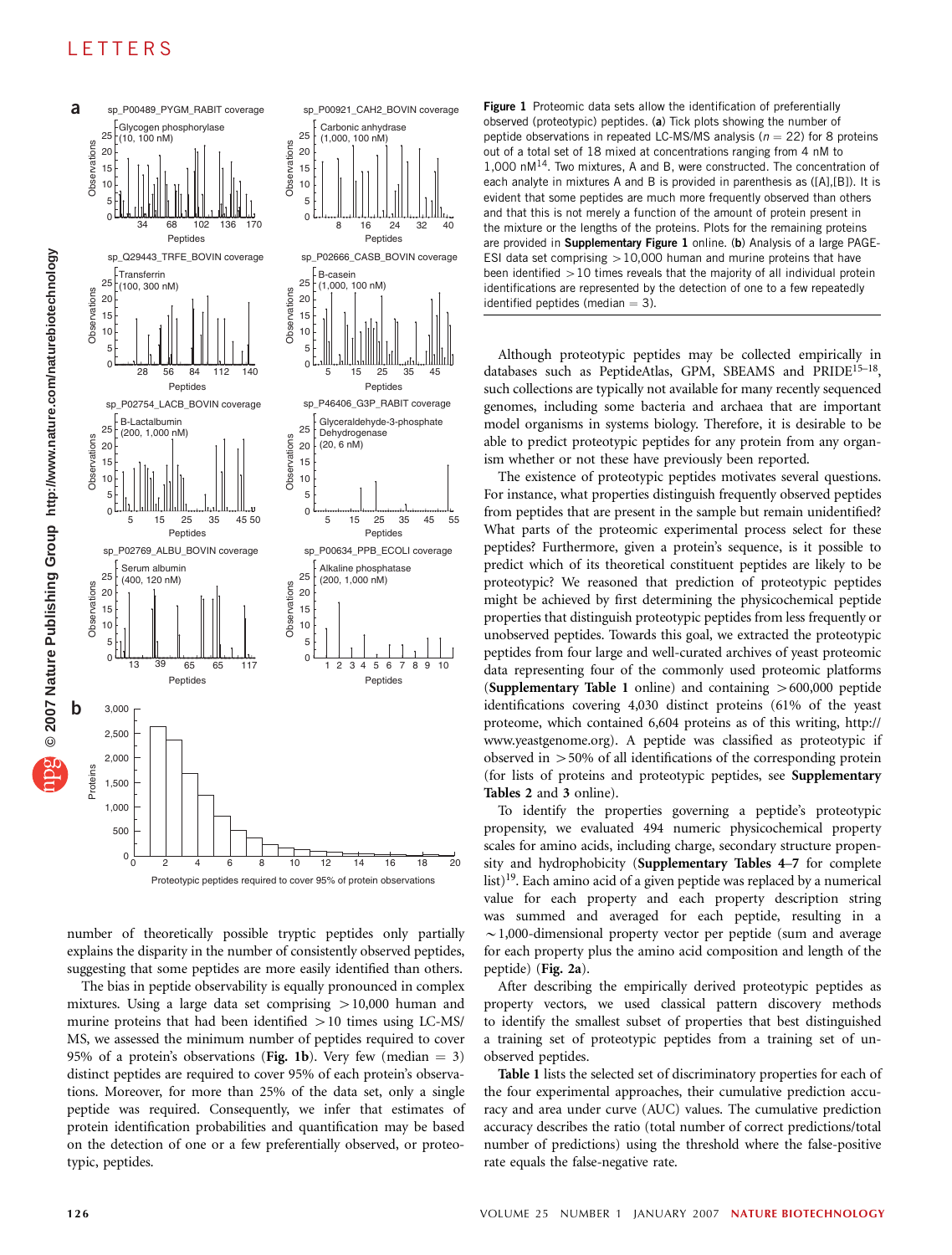

Two measures to quantify the strength of each property's differentiation power were assessed: the Kullbach-Leibler (KL) distance and the Kolmogorov-Smirnov (KS) distance. Figure 2b shows KS curves for the properties discovered as best distinguishing proteotypic peptides from unobserved peptides for the PAGE- matrix-assisted laser desorption ionization (MALDI) data set as well as an example for a nondiscriminating property. In addition, we randomly permuted the properties to compute the likelihood of achieving each KS-distance at random ( $P$  values uniformly  $\lt$  1e-5).

Having discovered the most discriminating physicochemical properties for each experimental platform, we applied these predictors to score the proteotypic propensity of each protein's theoretical tryptic peptides. Each protein's tryptic peptides were converted into a property vector, using only those properties found previously to be discriminating for the analytical platform under investigation. Using our training set of proteotypic peptides and unobserved peptides, we estimated a Gaussian mixture likelihood function to score the likelihood for a peptide to be proteotypic. We applied this scoring function to property vectors for peptides that had been excluded from training to derive receiver operator characteristics (ROC) curves (Fig. 3a), cumulative accuracy figures and AUCs (Table 1). As the number of nonproteotypic peptides exceeds the number of proteotypic peptides by several orders of magnitude, we used the positive-

**a a Figure 2** Peptide description by a numerical matrix of physicochemical **a a i** properties identifies properties that discriminate between proteotypic and unobserved peptides. (a) Tryptic peptide sequences are described by summed and averaged numerical values of a total of 494 amino acid–associated physicochemical property scales. (b) Kolmogorov-Smirnov distributions for proteotypic peptides (broken lines) and unobserved peptides (solid lines) derived from the PAGE-MALDI data set highlight peptide properties that allow proteotypic peptides to be distinguished from unobserved peptides. Dissimilar distributions (e.g., average positive charge) imply that this property can discriminate between proteotypic peptides and unobserved peptides. Indistinguishable distributions (here, average max side-chain width) imply no such discrimination ability.

predictive value {true positives/(true positives + false positives)}, instead of the false-positive rate {false positives/(true negatives + false positives)}, because it allows a more accurate assessment of the impact of false positives in our calculation (see Supplementary Discussion online for a detailed explanation). Each of the classifiers was able to discriminate the vast majority of proteotypic peptides from nonproteotypic peptides with a cumulative accuracy nearing 90%. The predictors do not appear to be overtrained as the prediction accuracies with the training and testing sets are nearly identical (Fig. 3b). However, application of each predictor to other proteotypic peptide sets (e.g., the MALDI-PAGE predictor to the three electrospray ionization (ESI) peptide sets) substantially reduced prediction performance (Fig. 3c). We expect that the exponential growth of proteomics data repositories will enable the further refinement of predictors and enable development of predictors for experimental designs not covered in this study.

To test the generality of the predictors developed on the yeast data sets, we applied and compared them to a human PAGE-ESI data set comprising 500 repeatedly identified proteins and 19,732 peptides generated by the same experimental protocol used for the yeast training data. Predictions were validated by computing the coverage and specificity of the predictions on the human data. The application of the yeast PAGE-ESI proteotypic peptide predictor to a human PAGE-ESI data set resulted in no performance degradation for proteins as distant in phylogeny as yeast and humans (the ROC curves show a chi-squared similarity  $P < 0.001$  for high-confidence predictions between yeast and human proteomes) (Figure 3d). This indicates that the predictors are not overtrained and that amino acid usage in proteins between yeast and human is not radically different. For example, there is good agreement between empiric and predicted proteotypic peptides even for difficult-to-analyze proteins such as human  $\gamma$ -secretase, a transmembrane multiprotein complex that is associated with the development of amyloid plaques in brains of Alzheimer patients<sup>20</sup> (Supplementary Table 8 online). Most of the frequently observed peptides were also predicted to be proteotypic. Also note that the number of proteotypic peptides for a given protein is not merely a function of protein length. Although large proteins tend to have more proteotypic peptides, factors such as amino acid composition and the presence of transmembrane domains can be of significant influence.

We next applied our predictor to the entire yeast and human genomes to determine the distribution of proteotypic peptides per protein. Each method identified at least one high-confidence (>99%) proteotypic peptide for  $>60\%$  of yeast proteins (62% of human proteins). For yeast, we predict two high-confidence proteotypic peptides on average per protein and experimental design (Supplementary Figure 2 online). By allowing lower, but still reasonable confidence thresholds ( $P > 0.9$ ,  $> 30 \times$  better than choosing at random), our PAGE-MALDI predictor is able to identify a proteotypic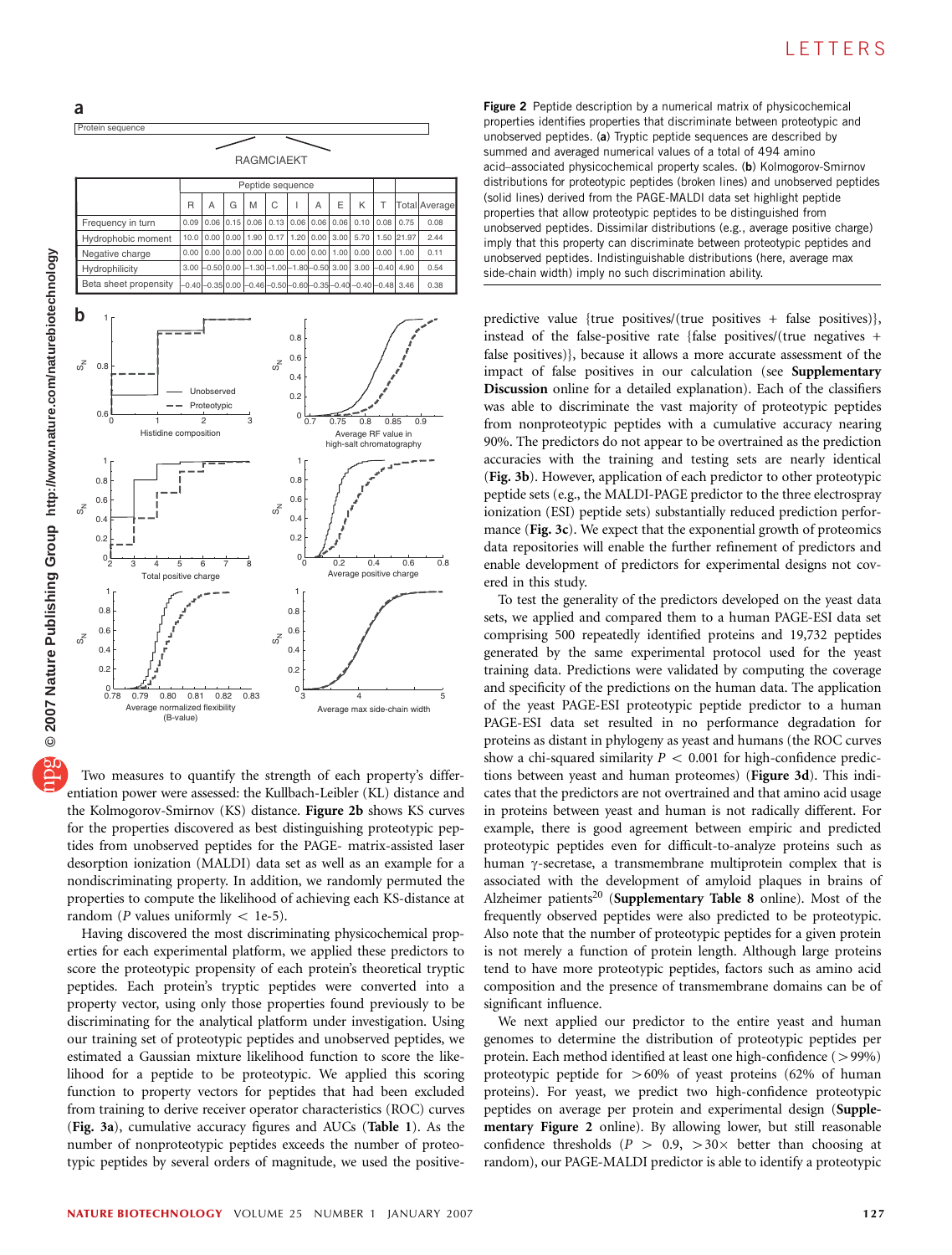Table 1 Properties with the greatest capacity to discriminate between proteotypic peptides and unobserved peptides for different experimental data sets

| Experiment type                                      | Cumulative<br>accuracy | <b>ROC</b><br><b>AUC</b> | KS<br>distance | KL<br>distance |
|------------------------------------------------------|------------------------|--------------------------|----------------|----------------|
| <b>PAGE-ESI</b> selected properties                  | 90                     | 94                       |                |                |
| Average normalized flexibility parameters (B-values) |                        |                          | 6.2            | 0.2            |
| Histidine composition                                |                        |                          | 3.1            | 0.2            |
| Total normalized van der Waals volume                |                        |                          | 5.5            | 0.3            |
| Total positive charge                                |                        |                          | 14.3           | 1.2            |
| Average positive charge                              |                        |                          | 12.7           | 0.9            |
| <b>PAGE_MALDI Selected properties</b>                | 89                     | 94                       |                |                |
| Histidine composition                                |                        |                          | 17.8           | 0.01           |
| Total positive charge                                |                        |                          | 11.6           | 0.5            |
| Average positive charge                              |                        |                          | 14.8           | 0.8            |
| Average RF value in high salt chromatography         |                        |                          | 13.7           | 0.6            |
| Average normalized flexibility parameters (B-values) |                        |                          | 12.1           | 0.6            |
| <b>MUDPIT-ESI Selected properties</b>                | 87                     | 91                       |                |                |
| Average isoelectric point                            |                        |                          | 12.7           | 1.2            |
| Total propensity to be buried                        |                        |                          | 8.9            | 0.2            |
| Average net charge                                   |                        |                          | 12.8           | 1.1            |
| Atom-based hydrophobic moment                        |                        |                          | 10.9           | 0.9            |
| Average positive charge                              |                        |                          | 11.8           | 1.0            |
| <b>MUDPIT-ICAT Selected properties</b>               | 88                     | 96                       |                |                |
| Retention coefficient at pH 2                        |                        |                          | 8.3            | 0.3            |
| Total surrounding hydrophobicity                     |                        |                          | 7.4            | 0.1            |
| Total positive charge                                |                        |                          | 11.8           | 0.6            |
| Total atom-based hydrophobic moment                  |                        |                          | 12.3           | 0.6            |
| Histidine composition                                |                        |                          | 12.8           | 0.02           |

For each experiment, the cumulative prediction accuracy, ROC AUC values and most discriminating properties are shown. For each discriminating property, the Kolmogorov-Smirnov (KS) distance and the Kullbach-Leibler (KL) distance are shown. The KL distance (or relative entropy) is a measure of the 'distance' between two probability distributions (e.g., Gaussian). A large KL distance implies the distribution of proteotypic peptides is strongly different from the distribution of unobserved peptides and the given property thus a good predictor of proteotypic propensity. The KS distance is defined as the maximum value of the absolute difference between two cumulative distribution functions. A concurrent large KS and small KL can occur if the mean and s.d. of two distributions are similar, but the distributions are otherwise shaped differently. Plots visualizing the KS distance are provided in Figure 2b.

peptide for every protein in the yeast proteome (98% human proteome). Likewise our Multidimensional Protein Identification Technology (MudPIT) ESI, PAGE ESI and MUDPIT isotopecoded affinity tags (ICAT) predictors were able to identify peptides for  $>95\%$  of yeast proteins ( $>85\%$  of human proteome). Yeast and human peptide predictions are available for download at http://www.peptideatlas.org/ and are listed in Supplementary Tables 9–12 online.

Predictive models based on experimental data have proven to be extremely powerful in biological research. Examples include the prediction of splice sites to annotate coding regions in genome sequences $^{21}$ , description of functional aspects of proteins by sequence domains and motifs<sup>22</sup>, prediction of the sequences likely to be presented by the major histocompatibility complex<sup>23</sup>, prediction of protein phosphorylation motifs<sup>24</sup> and the prediction of oligonucleotides suitable for RNA interference experiments<sup>25</sup>. We anticipate that proteotypic peptides also have the potential to significantly affect the way proteomic experiments may be conducted.

In particular, it has often been noted that different sets of peptides are observed when using different MS-based approaches. Our data confirm that experimentally determined proteotypic peptides for MALDI and ESI are not synonymous (Fig. 3c, Supplementary Fig. 3 online, Supplementary Table 13 online and Supplementary Table 14 online). Given the difference in the training sets, it is not surprising that the application of the PAGE-MALDI predictor to predict ESI proteotypic peptides resulted in significant performance degradation (Fig. 3c). Although the experimental bias is evident in our prediction, we note that (i) 95% of all yeast proteins have at least one proteotypic peptide predicted with 99% confidence, (ii) 2,394 yeast proteins (36% of the proteome) have a high-confidence predicted proteotypic peptide in all experimental designs, (iii) 770 proteins have a proteotypic peptide predicted in one experimental condition only and (iv) 304 proteins have no predicted highconfidence proteotypic peptide for any experimental design, suggesting that these proteins might be more difficult to analyze by current proteomic methods (Supplementary Fig. 3, Supplementary Table 15, Supplementary Table 16 online). However, our data suggest that it is possible to get 99% coverage of the yeast proteome by integrating several experimental approaches. Furthermore, by allowing slightly lower confidence proteotypic peptides, it is possible to improve this coverage. The ability to predict which peptides are likely to be observed should be valuable for improving protein identification algorithms (Supplementary Discussion online).

The discovered properties governing proteotypic propensity differ between experimental designs (Table 1 and Supplementary Tables 4–7 online). Although the PAGE-MALDI and PAGE-ESI data sets share four of the top five properties (albeit leading to different outcomes as shown in Figure 3c), there is no overlap of top properties between MUDPIT-ESI and MUDPIT-ICAT data sets,

possibly reflecting the different strategies used for peptide isolation. Among the discriminatory properties, several are related to charge. This may not be surprising as the detection of peptides and their fragments in a mass spectrometer are intimately linked to charge effects, for example, for initial peptide ionization, fragmentation and detection. Other properties may relate more specifically to a particular experimental approach. For example, it is possible that structural properties may be discriminatory because of bias in tryptic digestion. Hydrophobicity parameters may be related to the behavior of peptides in reversed-phase chromatography. Likewise, average isoelectric point may be related to the cation exchange chromatography used in MUDPIT experiments and hydrophobic moment may represent aspects of the mechanism of ionization within the ESI droplet. Initially, we had separated the ESI-PAGE experiment according to the instrument used for data acquisition (quadrupole TOF versus ion trap). However, results indicated only minimal differences in proteotypic propensity, suggesting that the influence of the type of mass analyzer used is not significant (ref. 26; data not shown). As the goal of this study was primarily to use physicochemical properties for prediction purposes, we did not require a formal, generative physical model of proteotypic propensity. Nevertheless, our analysis of the  $\sim$  500 physicochemical properties should provide a basis for future research towards the mechanistic description of the parameters that govern proteomic experiments and how these can be used to improve experimental design and outcome. It is presently impossible to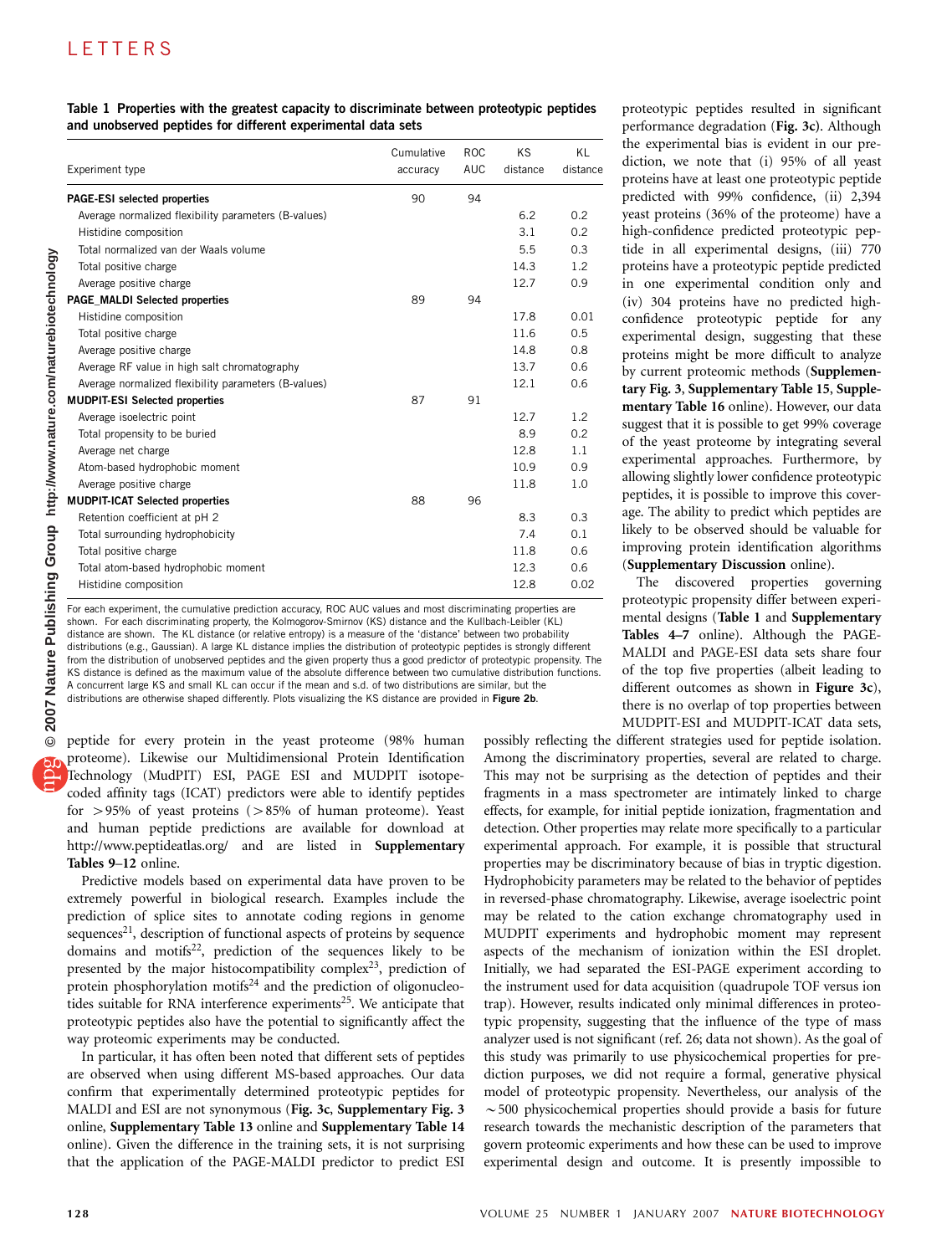# **LETTERS**



Figure 3 Evaluation of the prediction ability of proteotypic peptide predictors and application of the yeast PAGE-ESI predictor to human proteins. (a) ROC plots using the false-positive ratio (1 – positive-predictive value) and false-negative ratio (coverage) are used to evaluate the ability of the algorithms to predict proteotypic peptides for four commonly used proteomic analysis strategies. The four predictors cover 65–80% of the true-positive proteotypic peptides with >90% positive predictive value. (b) Applying the PAGE-MALDI predictor to both the training and test data results in almost identical performance, demonstrating minimal if any overtraining of the predictor. (c) Application of the PAGE-MALDI predictor to the test data from each of the four experimental strategies substantially reduces performance, demonstrating that different physicochemical peptide properties govern the detection of peptides analyzed by different experimental strategies. (d) ROC plot illustrating similar performance of the yeast PAGE-ESI predictor when applied to yeast data (solid line) or to a set of 500 human proteins generated by the same experimental approach (broken line). This suggests that predictors developed for yeast can be generally applied to human proteins and possibly to any protein regardless of species of origin.

generate databases and predictors for all combinations of variations of the common proteomic workflow but with the rapid increase of data deposited in public repositories, this might become possible.

As numerous studies have demonstrated positional effects related to peptide fragmentation and ionization<sup>27,28</sup>, additional predictive power for proteotypic propensity prediction might be derived from a model incorporating residue order information. We discuss positional information in more detail in the Supplementary Results online. Briefly, we have observed that such effects for the basic amino acids arginine and lysine can be linked to trypsin digestion as well as for cysteine in ICAT experiments (Supplementary Fig. 4 online).

The excellent performance of our predictors opens up the exciting possibility that these can be applied universally to any protein of any species of origin as long as DNA sequence information for this protein is available. Predictors derived from physicochemical properties of the constituent amino acids of proteotypic peptides should enable rational selection of synthetic peptides for absolute protein quantification as well as improve label-free quantification algorithms that rely on correlating spectra of observed peptides with protein quantity (Supplementary Results online). We are making the predictors publicly available and anticipate that the community will find other creative uses for proteotypic peptides.

#### **METHODS**

Defining empiric proteotypic peptides. Four experimental approaches were used herein. ICAT-labeling followed by LC-ESI-MS/MS, ICAT-ESI<sup>11</sup>, onedimensional (1D) gel electrophoresis followed by LC-ESI-MS/MS (PAGE-ESI) (T.W. et al, unpublished data), two-dimensional LC-ESI-MS/MS (Mud-Pit-ESI)<sup>29</sup> and 1D gel electrophoresis followed by PAGE-MALDI<sup>30</sup>. The experimental databases of peptides and proteotypic peptides used herein are of sufficient size and quality to yield statistically significant results from trained predictors (see below and supplement for details).

Different proteins and peptides were observed by different experimental techniques (Supplementary Fig. 3). Given the possibility that the physicochemical properties governing the proteotypic propensity of a peptide are related to the experimental method used, further analyses were performed for each data set separately. In fact, pilot studies of integrated data sets did not generate predictors of the same quality (data not shown). Peptide identification frequencies were determined from repeat identifications of a given protein in multiple experiments. To ensure the studied effects were minimally a function of protein abundance, only proteins identified in multiple experiments by multiple different peptides were included in the study. A peptide was denoted proteotypic if observed in more than 50% of all identifications of the corresponding protein. For each protein for which proteotypic peptides had been identified, in silico digests were performed and peptides were grouped into: (i) proteotypic, (ii) rarely observed, (iii) peptide-segment observed (those peptides which may not have been observed themselves, but contain segments that were) and (iv) unobserved. For each experimental design, we constructed three sets of peptides: proteotypic peptides, nonproteotypic peptides that were either a subset or superset of a proteotypic peptide, and distinct nonproteotypic peptides. Adjacent arginine and lysine residues were included in the pattern discovery to partially account for digestion bias. The miscleavage, mass and length distributions of the unobserved peptides in the training and test sets were matched to those of the observed peptides (Supplementary Figs. 5 and 6). By matching these distributions we ensured discovered properties were not a trivial artifact of a poorly constructed negative training set. We discuss the importance of this synchronization in Supplementary Information.

The necessity for compression. The representation of each peptide as total and average properties discards residue order information, but allows for sufficient sampling for statistical significance. Ten or more orders of magnitude more data would be required to discover a statistically significant classifier that incorporated both physicochemical property and residue order (Supplementary Discussion online).

Although our studies have indicated that bulk, whole-peptide properties contain sufficient information, for practical applications, there are numerous experimental studies in progress that attempt to systematically perturb peptide sequence order to uncover its impact on ionization and fragmentation. The results of these studies suggest that additional information could theoretically be gained by considering residue order information as described in supplementary information. However, such global discovery analyses are presently intractable. A discussion of the data requirements of an order-dependent analysis is described in supplementary material as well.

Classification functions distinguishing proteotypic peptides from nonproteotypic peptides. Briefly, to determine the most discriminating set of properties, we first trained a classification function (predictor) for each property individually. Classification functions take a property, or set of properties as input and return a classification score describing how likely a peptide is to be proteotypic. Ideally the distributions of scores for experimentally observed proteotypic peptides will be significantly different than the scores for nonproteotypic peptides. The sensitivity and specificity of each predictor is related to the distinctiveness of these two distributions. We calculate the sensitivity and specificity of each predictor on a set of test peptides; from this information the predictor's ROC AUC was determined. ROC curves describe the relationship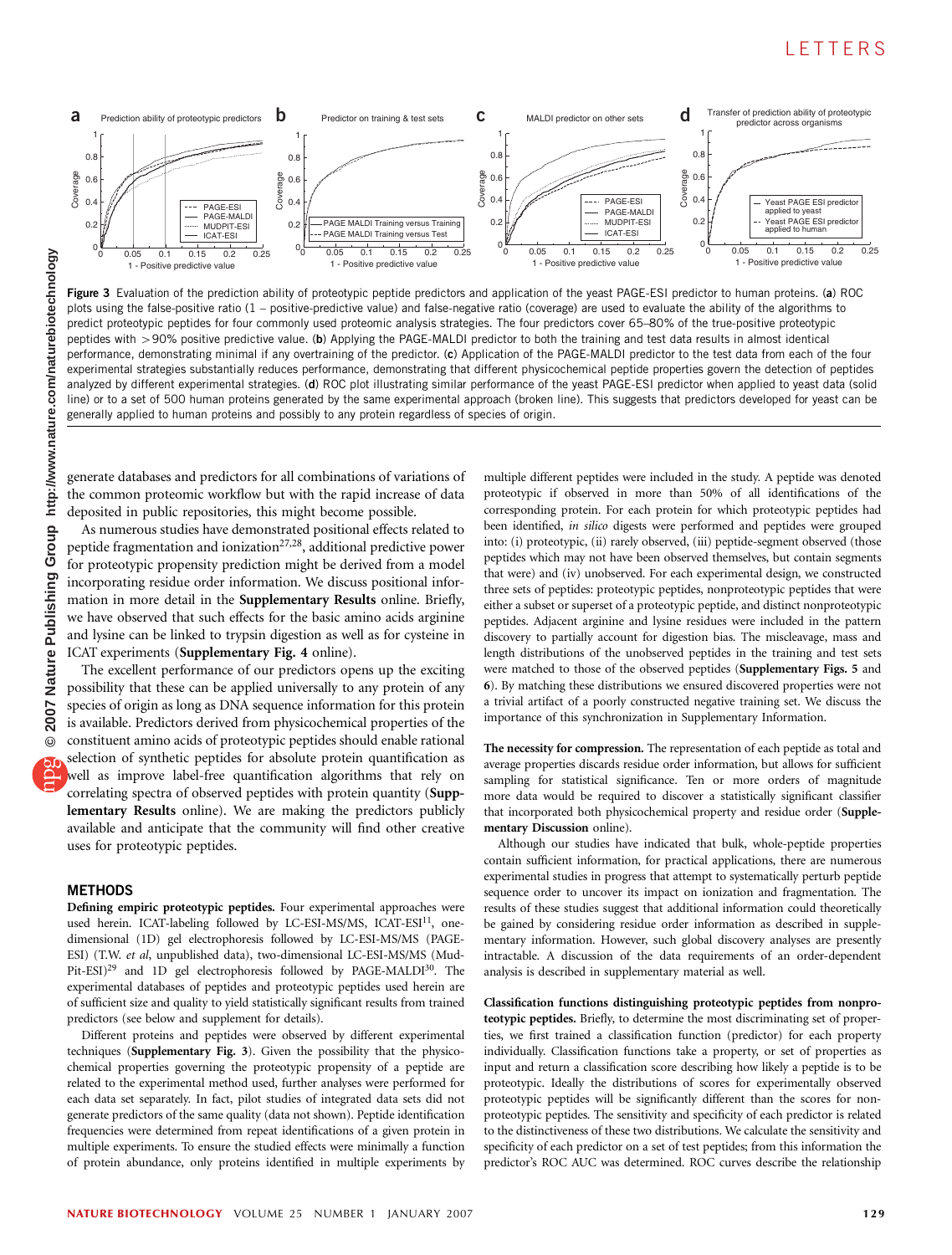## **LETTERS**

between a classifier's true-positive and false-positive rates. Typically, by decreasing the value of a classification threshold (e.g., the score above which peptides are classified as proteotypic, and below which peptides are classified as not proteotypic) one is able to make more true-positive predictions at the cost of making more false-positive predictions as well. An ideal ROC curve is a horizontal line at 1 indicating 100% of true proteotypic peptides could be classified to be proteotypic (100% coverage) at the same time as 0% of nonproteotypic peptides were classified as proteotypic (0% false positives). Consequently, the maximum AUC possible is 100.

Pattern discovery for properties that distinguish proteotypic peptides from nonproteotypic peptides. Sets of properties discriminating proteotypic peptides from unobserved peptides were discovered using classical pattern discovery approaches. Validation of those properties revealed them to be statistically significantly differential on their own, and as panels. We define the ability of a set of properties to distinguish among our sets of peptides by using those properties and a set of training peptides to train a multivariatenormal mixture classifier and then by applying that classifier to a set of evaluation peptides, and computing the area under a receiver-operator-characteristic plot (AUC) describing their classification performance.

To determine the optimal properties, we used a hierarchical hill-climbing search approach where the prediction ability of each property or set of properties is assessed. We discuss the implications of this style of statistical learning in Supplementary Information. For each property or set of properties under investigation, a Gaussian mixture discriminant function was developed from a training set. This function takes a peptide's property value(s) and generates a score for a peptide's proteotypic propensity. Ideally, the score of this function is high for sets of properties generated from proteotypic peptides and low for property strings generated from unobserved peptides. Property sets were allowed to contain as many as 20 properties. However, training attempted to find the smallest number of properties capable of generating a given classification strength. The properties whose predictors had the highest AUCs at a given round became the starting seeds for the next iteration. For example, once all single properties had been explored, sets containing two properties were explored. We developed predictors for all pairings of the 1,010 properties with the starting seeds, again calculating sensitivity, specificity and AUCs. Next, sets containing three properties were explored and so on. Iteration was continued until there was no gain in prediction ability. Several combinations of properties had comparable prediction performance due to correlation of the corresponding properties, for example, multiple correlated hydrophobicity scales.

In all cases, classifiers containing five properties were selected, however, the algorithm in no way enforced this number of properties. The sensitivity and specificity of each predictor was calculated on a set of test peptides and the predictor's ROC AUC was determined. A pruning operation was performed every two iterations to determine if it is possible to achieve comparable performance with a subset of a predictor's properties, or including a different property instead of one of the three selected. To validate the significance of the properties selected by the ultimate predictor, random sets of properties were used to develop predictors and assess their prediction ability. Approximately  $1.7 \times 10^6$  different combinations of properties were explored for each peptide set to estimate the distribution of AUCs and thus to estimate the probability of getting an AUC of equal to or better than our ultimate predictor.

KS and KL distances between observed and unobserved peptide properties.

The KL distance (or relative entropy) is a measure of the 'distance' from a probability distribution P (proteotypic peptides) to a probability distribution Q (unobserved peptides). A large KL distance implies that the distribution of proteotypic peptides is strongly different from the distribution of unobserved peptides and the given property thus a good predictor of proteotypic propensity. The Kolmogorov-Smirnov distance is defined as the maximum value of the absolute difference between two cumulative distribution functions. It can be visualized by plotting the two empirically estimated cumulative distribution functions  $S_N$ . Large differences between the curves (highly discriminatory properties) result in large KS values.

URLs. Predictors are available at http://www.proteomecenter.org/.

Note: Supplementary information is available on the Nature Biotechnology website.

#### ACKNOWLEDGMENTS

The authors are grateful to Julien Gagneur for fruitful discussions and the Cellzome biochemistry, mass spectrometry and informatics teams for generating and managing data. The work was supported in part with federal funds from the National Heart, Lung, and Blood Institute, National Institutes of Health, under contract N01-HV-28179.

### AUTHOR CONTRIBUTIONS

P.M., data (yeast MUDPIT-ESI), data analysis, idea and concept, wrote most of manuscript. M.S., data (yeast PAGE-MALDI, human PAGE-ESI), data mining, wrote part of manuscript. S.C., data (yeast MUDPIT-ESI), idea and concept. M.F., data (yeast MUDPIT-ICAT). H.L, data (yeast MUDPIT-ICAT), D.M., data (yeast MUDPIT-ESI). J.R., data (yeast MUDPIT-ESI, MUDPIT-ICAT). B.R., data (yeast MUDPIT-ICAT). R.S., computation underlying Figure 1b. T.W., data (yeast PAGE-ESI). B.K., idea and concept, wrote part of manuscript. R.A., idea and concept, wrote part of manuscript.

#### COMPETING INTERESTS STATEMENT

The authors declare that they have no competing financial interests.

Published online at http://www.nature.com/naturebiotechnology/ Reprints and permissions information is available online at http://npg.nature.com/ reprintsandpermissions/

- 1. Aebersold, R. & Mann, M. Mass spectrometry-based proteomics. Nature 422, 198–207 (2003).
- 2. Gerber, S.A., Rush, J., Stemman, O., Kirschner, M.W. & Gygi, S.P. Absolute quantification of proteins and phosphoproteins from cell lysates by tandem MS. Proc. Natl. Acad. Sci. USA 100, 6940-6945 (2003).
- 3. Ong, S.E., Foster, L.J. & Mann, M. Mass spectrometric–based approaches in quantitative proteomics. Methods 29, 124–130 (2003).
- Wright, M.E. et al. Identification of androgen-coregulated protein networks from the microsomes of human prostate cancer cells. Genome Biol. 5, R4 (2003).
- 5. Durr, E. et al. Direct proteomic mapping of the lung microvascular endothelial cell surface in vivo and in cell culture. Nat. Biotechnol 22, 985-992 (2004).
- Ranish, J.A. et al. The study of macromolecular complexes by quantitative proteomics. Nat.Genet. 33, 349–355 (2003).
- 7. Blagoev, B. et al. A proteomics strategy to elucidate functional protein-protein interactions applied to EGF signaling. Nat. Biotechnol. 21, 315–318 (2003).
- 8. Andersen, J.S. et al. Proteomic characterization of the human centrosome by protein correlation profiling. Nature 426, 570-574 (2003).
- 9. Marko-Varga, G. et al. Discovery of biomarker candidates within disease by protein profiling: principles and concepts. J.Proteome Res. 4, 1200-1212 (2005).
- 10. Old, W.M. et al. Comparison of label-free methods for quantifying human proteins by shotgun proteomics. Mol.Cell Proteomics 4, 1487-1502 (2005).
- 11. Flory, M.R., Griffin, T.J., Martin, D. & Aebersold, R. Advances in quantitative proteomics using stable isotope tags. Trends Biotechnol. 20, S23-29 (2002).
- 12. Kirkpatrick, D.S., Gerber, S.A. & Gygi, S.P. The absolute quantification strategy: a general procedure for the quantification of proteins and post-translational modifications. Methods 35, 265–273 (2005).
- 13. Kuster, B., Schirle, M., Mallick, P. & Aebersold, R. Innovation: Scoring proteomes with proteotypic peptide probes. Nat. Rev. Mol. Cell Biol. (2005).
- 14. Keller, A. et al. Experimental protein mixture for validating tandem mass spectral analysis. Omics 6, 207–212 (2002).
- 15. Desiere, F. et al. Integration with the human genome of peptide sequences obtained by high-throughput mass spectrometry. Genome Biol. 6, R9 (2005).
- 16. Craig, R., Cortens, J.P. & Beavis, R.C. Open source system for analyzing, validating, and storing protein identification data. J. Proteome Res. 3, 1234-1242 (2004).
- 17. Marzolf, B. et al. SBEAMS-Microarray: database software supporting genomic expression analyses for systems biology. BMC Bioinformatics 7, 286 (2006).
- 18. Jones, P. et al. PRIDE: a public repository of protein and peptide identifications for the proteomics community. Nucleic Acids Res. 34, D659–663 (2006).
- 19. Kawashima, S. & Kanehisa, M. AAindex: amino acid index database. Nucleic Acids Res. 28, 374 (2000).
- 20. De Strooper, B. et al. Deficiency of presenilin-1 inhibits the normal cleavage of amyloid precursor protein. Nature 391, 387–390 (1998).
- 21. Xing, Y. & Lee, C. Alternative splicing and RNA selection pressure–evolutionary consequences for eukaryotic genomes. Nat. Rev. Genet. 7, 499-509 (2006).
- 22. Eisenberg, D., Marcotte, E.M., Xenarios, I. & Yeates, T.O. Protein function in the postgenomic era. Nature 405, 823-826 (2000).
- 23. Rotzschke, O. et al. Exact prediction of a natural T cell epitope. Eur. J. Immunol. 21, 2891–2894 (1991).
- 24. Schwartz, D. & Gygi, S.P. An iterative statistical approach to the identification of protein phosphorylation motifs from large-scale data sets. Nat. Biotechnol. 23, 1391-1398 (2005).